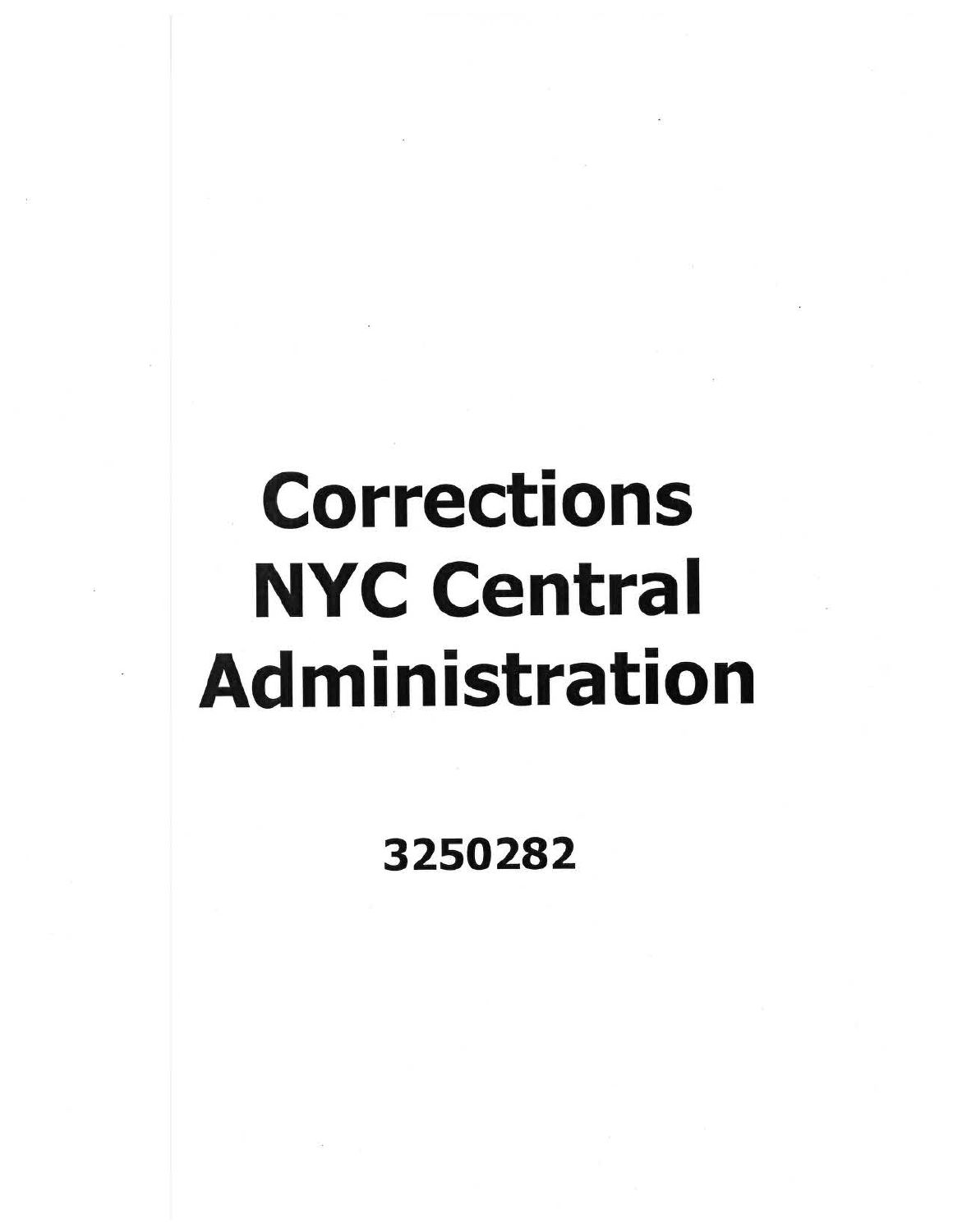**FORM B** OSC Use Only: Reporting Code: Category Code:

## **State Consultant Services Contractor's Annual Employment Report**

**Report Period:** April 1, **2015 to March 31, 2016**

| Contracting State Agency Name: ITS. DOCCS                                    | Agency Code: 3250282 |
|------------------------------------------------------------------------------|----------------------|
| Contract Number: PH65773                                                     |                      |
| Contract Term: 10/01/2012 to 09/30/2017                                      |                      |
| Contractor Name: IIT Inc                                                     |                      |
| Contractor Address: 6 CORNISH COURT, SUITE 101, HUNTINGTON STATION, NY 11746 |                      |
| Description of Services Being Provided: IT Services                          |                      |
|                                                                              |                      |

| Scope of Contract (Choose one that best fits):<br>Analysis Evaluation Research Training T<br>Data Processing<br>Computer Programming $\boxtimes$ Other IT consulting $\Box$<br>Engineering Architect Services Surveying Environmental Services<br>Health Services<br>Mental Health Services<br>Accounting<br>Auditing <b>Paralegal</b><br>Other Consulting $\square$<br>Legal $\Box$ |                     |                        |                                      |  |  |
|--------------------------------------------------------------------------------------------------------------------------------------------------------------------------------------------------------------------------------------------------------------------------------------------------------------------------------------------------------------------------------------|---------------------|------------------------|--------------------------------------|--|--|
| <b>Employment Category</b>                                                                                                                                                                                                                                                                                                                                                           | Number of Employees | Number of Hours Worked | Amount Payable Under<br>the Contract |  |  |
| 15-1131.00 Computer Programmers                                                                                                                                                                                                                                                                                                                                                      |                     | 1460.5                 | \$46575.42                           |  |  |
| Total this page                                                                                                                                                                                                                                                                                                                                                                      |                     | 1460.5                 | \$46575.42                           |  |  |
| <b>Grand Total</b>                                                                                                                                                                                                                                                                                                                                                                   |                     | 1460.5                 | \$46575.42                           |  |  |
| Name of person who prepared this report: Dinesh Gulati<br>Preparer's Signature:<br>Title: Managing Director<br>Phone #: 631-254-8600 205<br>Date Prepared: 5/5/2016                                                                                                                                                                                                                  |                     |                        |                                      |  |  |

Use additional pages if necessary) example 2 and the Page 1 of 1